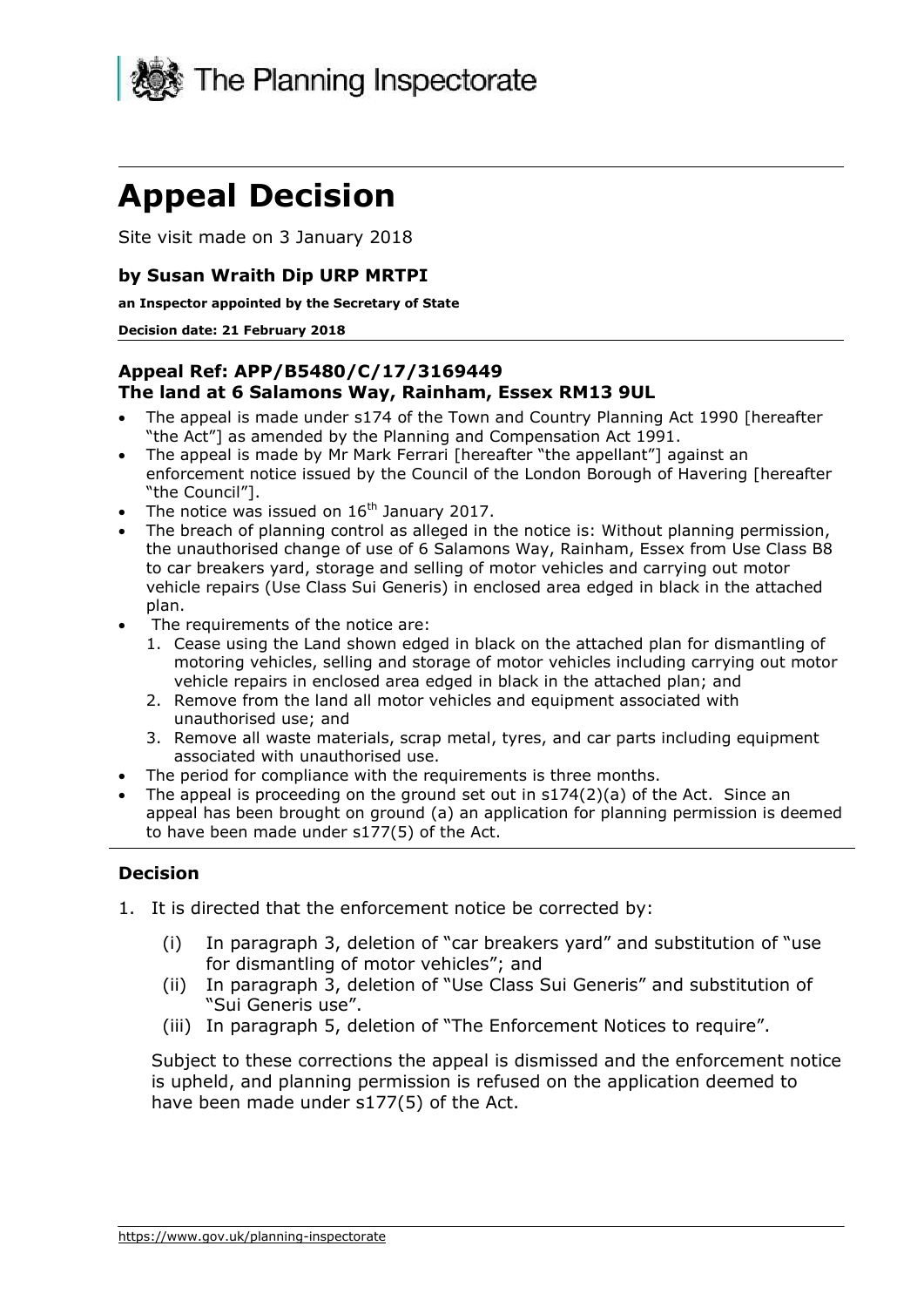## **Preliminary matters**

- 2. At my site visit I saw that the appeal land had been split into four separate parts and that the appellant's business occupied only one of those parts<sup>1</sup>. business occupied the whole of the land. It is that earlier use taking place across the entire land to which the enforcement notice relates. I shall deal with the appeal and the deemed application accordingly. However, at the time that the enforcement notice was issued the appellant's
- 3. There is no appeal brought on ground (b) that the matter alleged has not occurred as a matter of fact. However, one of the elements comprised in the allegation is use as a "car breakers yard" which is disputed by the appellant.
- 4. The term "car breakers yard" is a broad term and could cover activities such as (for example) the depollution and crushing of vehicles. However, the appellant only limited dismantling activities have been undertaken involving the removal of vehicle parts for re-use. There is no contrary evidence. says that the site has not been used as an "end of life" breaker's yard and that
- 5. On the evidence it would be more precise to describe this element of the use as "use for the dismantling of vehicles" rather then "car breaker's yard". Also, such a description would make the allegation consistent with the requirement at paragraph 5.1 of the notice.

## **Other matters concerning the enforcement notice**

- which is sui generis falls outside of any Use Class. 6. The use is described, in paragraph 3, as "Use Class Sui Generis" whereas a use
- 7. The text "The Enforcement Notices to require", in paragraph 5 of the notice is confusing and grammatically incorrect. It is also superfluous because the heading states already that the paragraph concerns "What you are required to do".
- 8. I shall correct the notice by deleting "Use Class" from the reference to sui generis use in paragraph 3 and by deleting the unnecessary text at paragraph 5. I shall also correct the description of the allegation (as referred to above) by deleting "car breaker's yard" and substituting "use for the dismantling of vehicles". I shall make all these corrections under the available powers of s176(1)(a) of the Act. I am satisfied that no injustice will arise to either party in me so doing.

## *The deemed application*

- 9. The deemed application takes its terms from the allegation in its corrected form.
- erected/partially erected buildings on the land. These buildings are not, however, referred to in the allegation and therefore are not covered by the deemed application that is before me. 10. Reference has been made in the appeal submissions to recently

j

 The appellant's business occupies that part labelled "6", the other parts being labelled A, B and C and being in use by different occupiers apparently for storage of vehicle bodies (part A), storage of vehicles prior to export (part B) and storage of vehicle parts (part C). <sup>1</sup> The appellant has produced a plan (drawing no. KS1701637/01) which shows the four separate parts of the site.

 <https://www.gov.uk/planning-inspectorate>2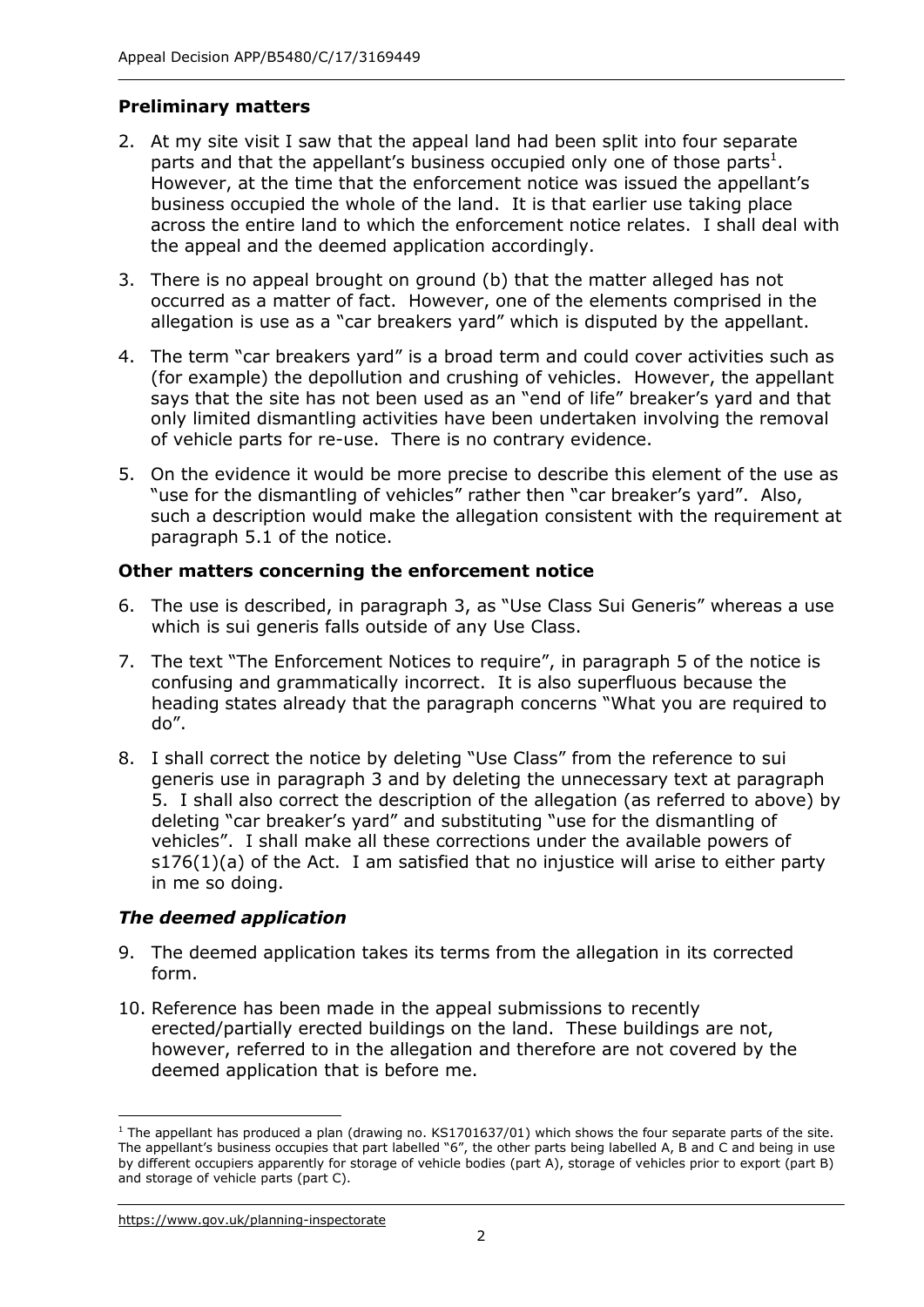## **The appeal on ground (a) and the deemed application**

## *Planning policies*

- Core Strategy and Development Control Policies Development Plan Document 2008 [CS & DCPDPD], the Joint Waste Development Plan for the East of London Waste Authority Boroughs (February 2012) [JWDP] and the London Plan 2015. I have been referred to a number of planning policies. 11. The Development Plan (insofar as relevant to this appeal) is comprised of the
- 12. Policies CP11 [CS & DCPDPD], W1 [JWDP] and 5.16 of the London Plan, taken together, seek to minimise the amount of waste and reduce landfill. Policy W2 [JWDP] seeks to safeguard existing waste management facilities and approve strategic facilities on allocated sites.
- strategic facilities on allocated sites. 13. Policy DC9 [CS & DCPDPD] seeks to safeguard land for employment uses.
- 14. Policies DC48, DC52, DC53, DC61 [CS & DCPDPD] and W5 [JWDP], taken together, seek to ensure that development does not give rise to unacceptable risk to human health and the natural environment, nor that it does not result in any significant adverse effects upon amenity, with particular regard to contamination of land and the water environment, air quality, visual effects and noise.
- noise.<br>15. Policy DC32 [CS & DCPDPD] and W5(xiii) [JWDP] seek to protect the functioning of the road hierarchy.
- 16. Policy DC55 [CS & DCPDPD], which concerns noise sensitive developments (e.g. residential, schools and hospitals) and its proximity to noise sources has also been cited. As the appeal development is not a noise sensitive development, and does not affect a noise sensitive development, I find this policy of no relevance to the appeal.
- relevance to the appeal.<br>17. All of the other cited development plan policies are relevant. Planning law requires that planning decisions are made in accordance with the development plan unless material considerations indicate otherwise.<sup>2</sup>
- 18. Government's national planning policy for England is set out in the National Planning Policy Framework [the Framework]. The Framework states that the purpose of the planning system is to contribute to the achievement of sustainable development. Amongst its core planning principles (paragraph 17) are those of always seeking to secure high quality design and a good standard of amenity, encouraging the reuse of existing resources, encouraging the effective use of land and reducing pollution. Section 1 advises on building a strong and competitive economy.
- 19. National Planning Policy for Waste (October 2014) [NPPW] sets out government's waste management policy for England. The NPPW (amongst other things) encourages increase in use of waste as a resource, and places great emphasis on recycling and the protection of human health and the

<https://www.gov.uk/planning-inspectorate>3

j  $2$  S38(1) and (6) of the Planning and Compulsory Purchase Act 2004 and s70(2) of the Town and Country Planning Act 1990.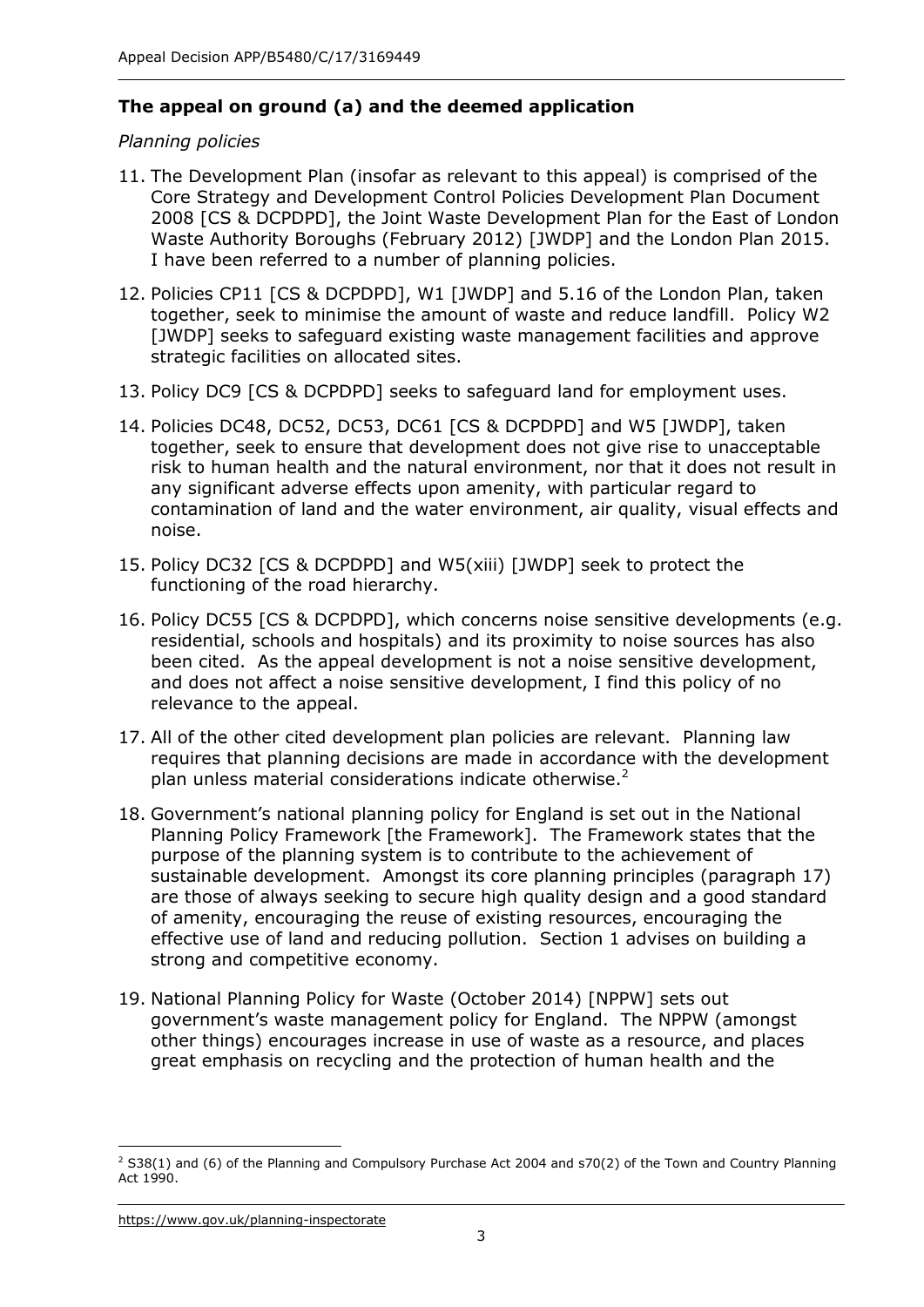environment. Guidance on the implementation of this national policy is set out in the Planning Practice Guidance for Waste. $3$ 

20. The above national policies and guidance are material consideration for the appeal.

#### *Main issues*

- 21. Having regard to the policy background and submissions made by the parties I consider the main issues in the appeal to be:
	- for B1 (b) and (c), B2 and B8 uses; (i) Effect upon the economy of the area and the interests of safeguarding land
	- (ii) Effect upon the interests of minimising waste and reducing landfill;
	- (iii) Effect upon the amenity of the area with particular regard to visual effect and noise; and
	- satisfactorily managed. (iv) Whether risks to human health and the natural environment are

#### *Effect upon the economy of the area and the interests of safeguarding land for B1 (b) and (c), B2 and B8 uses*

- CS & DCPDPD. In such a location land is safeguarded to provide for a range of industrial, storage and distribution uses. Policy DC9 stipulates that permission "will only be granted" for B1 (b) and (c), B2 and B8 uses. $4$ 22. The site is within a Strategic Industrial Location as identified in the
- 23. The appeal use, being a sui generis use, does not fall neatly within any particular one of the specified Use Classes. It is, however, a use which is a composite of industrial processes and storage activities analogous to B2 and B8 uses together with vehicle sales arising from the use. Additionally, policy DC9 Industrial Locations. Therefore, by reasonable interpretation, I do not consider that the use is contrary to policy DC9. states that waste uses will be considered acceptable within the Strategic
- 24. The Framework places significant weight on the need to support economic development of employment land. Policy DC9 pre-dates the Framework. The appeal use gives rise to economic activity within an area intended for economic growth. I consider (taking the appellant's point) it quite likely that there is synergy between the appeal use and other businesses in the area. Even if the appeal use is considered to not fall wholly within policy DC9 the Framework, and the more flexible approach which it advocates, would carry more weight in these overall circumstances. growth in its widest sense and indicates a more flexible approach to the
- these overall circumstances. 25. On this first main issue, therefore, I do not find that the use has a detrimental effect upon the interests of safeguarding land for B1 (b) and (c), B2 and B8 uses or upon the economy of the area. Neither do I consider it to offend the aims of policy DC9.

 $\overline{a}$ 

 Planning Practice Guidance for "Waste" provides guidance on the implementation of the revised waste policy and <sup>3</sup> The National Planning Policy for Waste (October 2014) replaced former national policy as expressed in PPS10. replaces the earlier companion guidance to former PPS10.

 purposes. Class B1(b) uses are those involving research and development and B1(c) uses are uses involving other light industrial processes. Class B2 uses are those involving general industrial processes and Class B8 uses are those involving storage and distribution. <sup>4</sup> The Town and Country Planning (Use Classes) Order 1995 (as amended) sets out classes of uses for planning

 <https://www.gov.uk/planning-inspectorate>4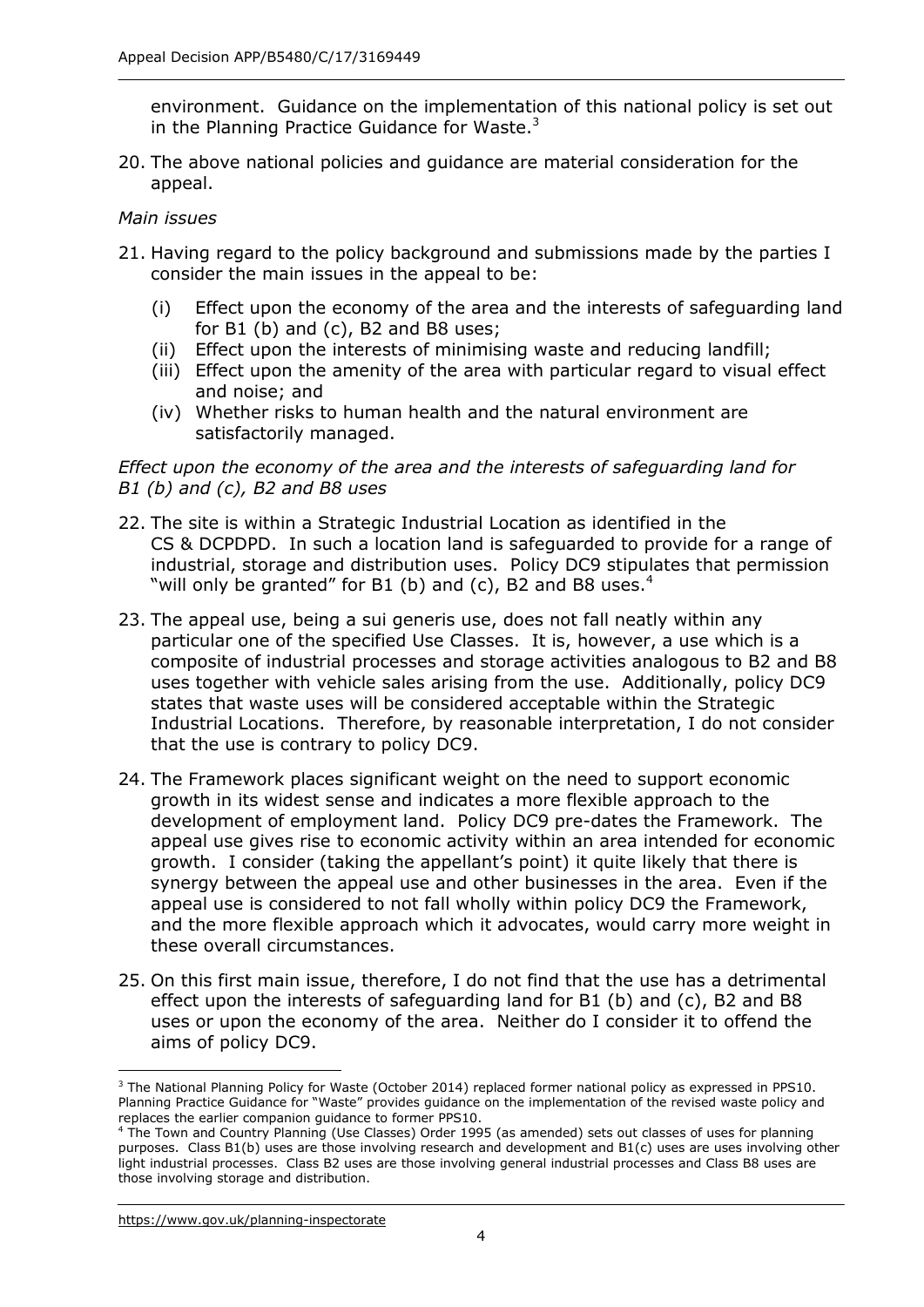## *Effect upon the interests of minimising waste and reducing landfill*

- 26. The use, insofar as it involves the salvage of parts from vehicles which have been previously discarded, falls to be considered against the waste management policies of the development plan.
- 27. Policy W2 seeks to protect existing waste management facilities and safeguard identified locations for new strategic waste development. It does not preclude other development involving waste management in other locations.
- 28. The appeal use is not of such scale as to be regarded as a "strategic" facility for which sites are specifically identified. As a general principle it is desirable to manage waste as close as possible to its source. Whilst I have not been told exactly from where the vehicles come I am mindful of the likely relationship the use has with other businesses in the area. I also take into account that policy CP11 includes strategic industrial locations as being broadly suitable for waste management developments. Therefore, I do not find on balance that the use is of its location. contrary to East London's strategy for sustainable waste management in terms
- of its location. 29. The Council has pointed out that the JWDP identifies vehicle dismantling as a transfer type operation which does not count towards meeting the capacity required to manage waste which it has to account for. However, that is not to say that such uses cannot serve a useful purpose within the overall waste management strategy.
- use which, essentially, involves the recovery of vehicle parts and their re-use. I consider such a use, on balance, to contribute positively towards driving waste management up the waste hierarchy and to help towards minimising the extent of waste disposal within the district. 30. In this case the element of "vehicle dismantling" is part of an overall composite
- of waste disposal within the district. 31. On this second main issue, I find that the appeal development serves a useful purpose towards minimising waste and accords with the aims of the JWDP. I find no conflict with policies W1 and W2 [JWDP], CP11 [CS & DCPDPD] or 5.16 of the London Plan.

#### *Effect upon the amenity of the area with particular regard to visual effect and noise*

- 32. Within the immediate surroundings on Salamons Way are a mix of business uses including car repair garages, tyre fitting and vehicle services, ready mix concrete suppliers, recycling services and services involving the supply and fitting of refurbished engines, gear boxes and car parts taking place within a range of industrial buildings with yards. The appeal use is not dissimilar to the other uses that immediately surround it.
- 33. This pocket of existing businesses on Salamons Way sits within the London Riverside Business Improvement Area where there is evidence of considerable investment and recent employment development in particular by the riverside. There are, additionally, large areas of reclaimed land served by infrastructure ready for further development. The prevailing characteristic of the area is one of regeneration and environmental improvement.
- of regeneration and environmental improvement. 34. Within this context, and in accordance with the relevant policies of the development plan, development on the appeal site should complement or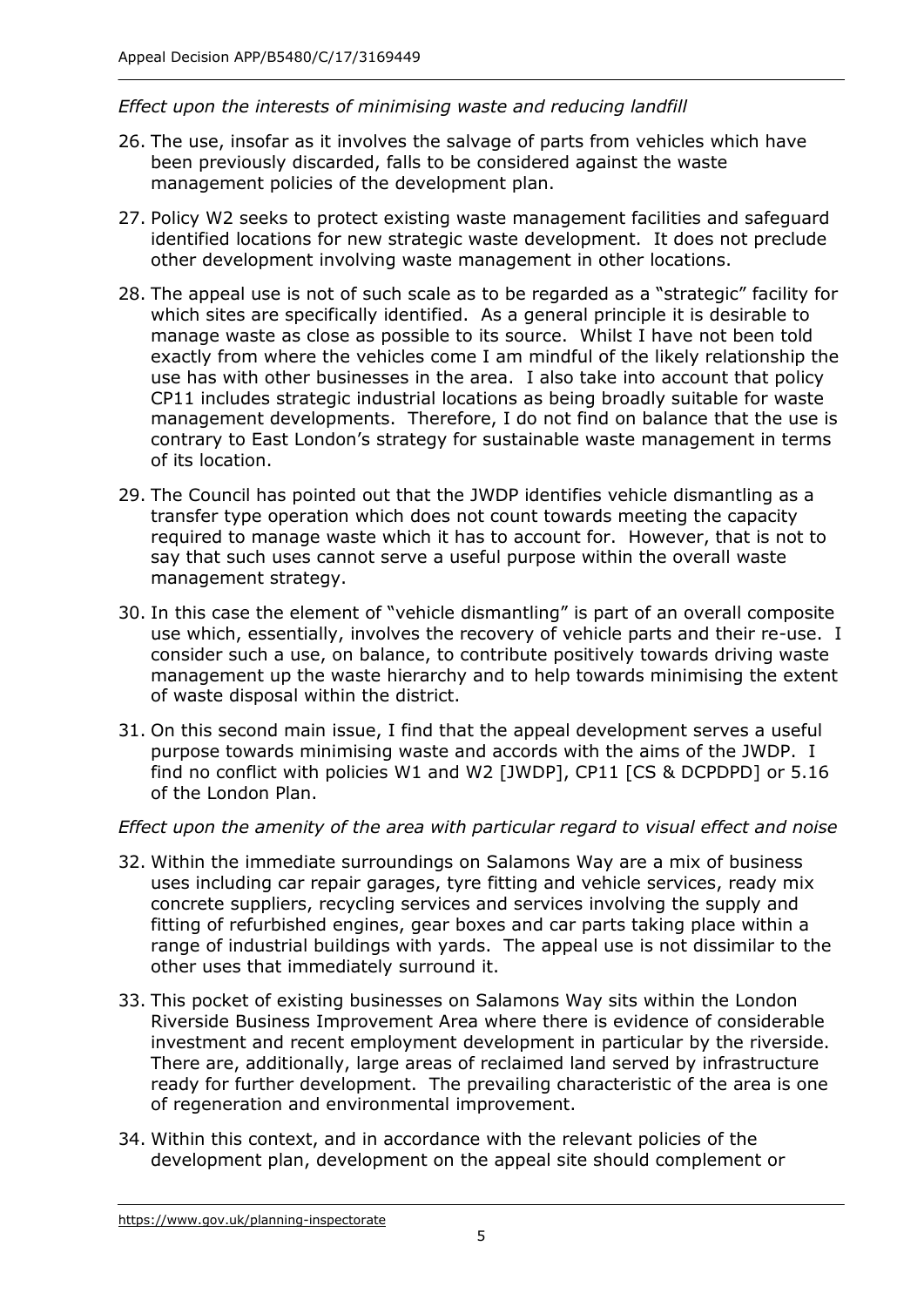improve the amenity and character of the area both visually and in terms of environmental quality generally, including with regard to noise. It is important that the right balance is struck between business needs and environmental gains to ensure development is sustainable and contributes to the general improvement of the immediate and wider area.

- improvement of the immediate and wider area. 35. The appeal site is most easily seen in public viewpoints at its frontage from Salamons Way. Through the fencing, and with the gates open, activities within the parking and storage of a considerable number of vehicles and storage of demonstrated by the Council's photographs. The site frontage itself, being comprised of spiked palisade fencing and gates, metal fencing and barbed wire also has a quite hostile and unattractive appearance. the site are clearly visible which, at the time the notice was issued, comprised other items in a somewhat disorganised and haphazard manner as is
- 36. The undertaking of vehicle repairs and removal of vehicle parts within the open site, additionally, is visually displeasing. Whilst this harm could be overcome by confining such activities to within buildings, the buildings that are presently on concerns about their design. Whilst the acceptability or otherwise of the buildings is not a matter for me within the scope of this appeal I cannot be sure, in these overall circumstances, that they will provide a solution to these visual concerns in the longer term. the site do not have planning permission and the Council has expressed
- 37. With regard to noise arising from the use (which could include noise from the use of power tools and equipment, running engines, the use of hand tools banging on metal and general yard noise) I acknowledge that the site is within an industrial area where there is already a degree of background noise. However, to maintain an acceptable environment for those who work in the area and visitors it is important that the effects of noise are minimised. Whilst the effects could be mitigated to an extent by confining vehicle repair and dismantling activities within buildings the acceptability of the existing buildings for that purpose remains uncertain.
- for that purpose remains uncertain. 38. Neighbouring business owners have sent letters of support for the appeal development and do not raise any concerns about noise and visual effects. However, my findings on this third main issue are that there is unacceptable visual harm and detriment to the level of noise within the area. The use is, thus, contrary to policy W5 [JWDP] and policy DC61 [CS & DCPDPD].

## *Whether risks to human health and the natural environment are effectively managed*

- 39. The policies which concern risks of flooding and pollution take a precautionary approach and are, in the main, framed in terms that planning permission will only be granted where it is demonstrated that environmental risks can be satisfactorily managed. In other words, the policies place a responsibility upon the applicant to show, at the outset, that there will be no significant adverse effects upon people and the natural environment.
- 40. The appeal site is within an area identified as Zone 3 for flood risk purposes, that being an area where there is the highest risk of flooding. Policy DC48 states that a Flood Risk Assessment [FRA] must be submitted for all developments within Zone 3.<br>https://www.gov.uk/planning-inspectorate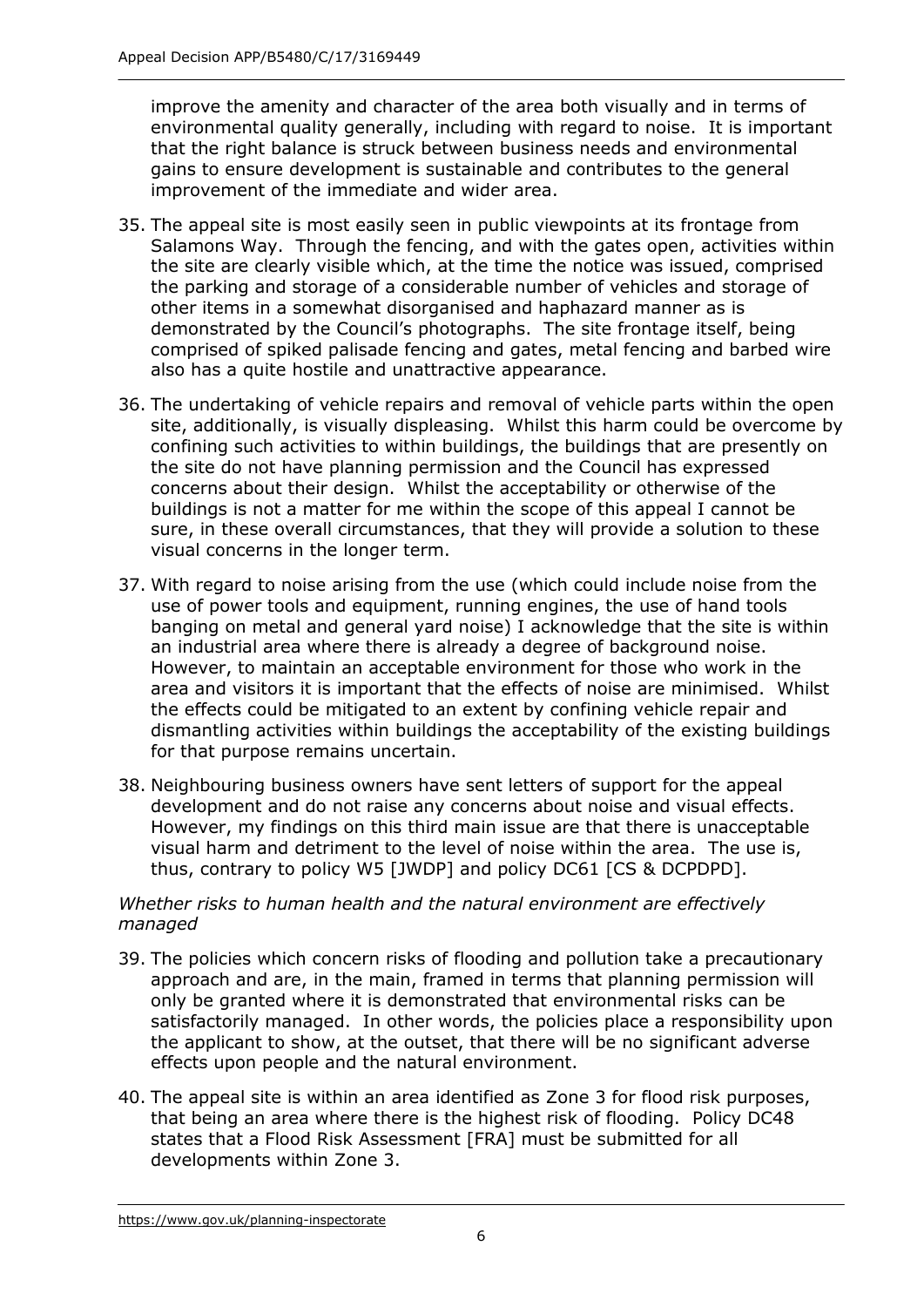- 41. Additionally, the policy states that regard should be had to measures for dealing with surface water and that consideration should be given to providing a sustainable urban drainage system. The arrangements for surface water drainage are of particular concern in an area at high risk of flooding.
- 42. In respect of the appeal development, there is no FRA and neither is it clear how surface water is to be controlled. These details, together with a FRA, cannot in my view be required by condition(s) as they are fundamental to the principle of the development, its design and layout. Without these details at the outset the flood risk implications arising from the development cannot be adequately understood.
- adequately understood.<br>43. Regarding land contamination issues, I am told that the site is "landfilled" and that, in all likelihood, there have been previous contaminating uses. Whilst taking place from that starting point, it is important to ensure that the appeal use does not add further to the contaminated condition of the land.
- 44. To my mind, there is considerable likelihood of the release of polluting substances to the land (through spillages and leaks for example) arising from the waste management activities, vehicle repairs, dismantling, parking and vehicle storage which, in turn, could give rise to contamination of surface water and, thus, pose risks to both land and water environments. I cannot be sure, from the evidence before me, that the site surfacing and surface water drainage arrangements are to an adequate standard to satisfactorily mitigate these risks.
- 45. Residual wastes also need to be managed. Reference has been made to the use of tanks for water and oil, and receptacles for use in the event that fluids have to be drained from vehicles. I understand that there are also arrangements for the collection of discarded batteries. However, there is no scheme before me, as such, to show how these arrangements integrate within the overall site layout and other activities, and I cannot be sure that what has been described is the totality of the activities involving residual waste.
- 46. Concerns have also been raised about the effect upon air quality from fumes and emissions. It is likely that the running of car engines, associated with car repairs, within the open part of the site would (to a degree) have a detrimental effect in these respects. That effect could be mitigated to an extent by confining vehicle repair activities to within buildings. However, I cannot be sure that the existing buildings (which do not have permission) would be fit for purpose, meet the health and safety standards that might be required by other regulations and be available for use going forwards.
- 47. On the matter of pollution control generally, I acknowledge that a number of effectively. The focus of the planning system should be on whether the development itself is an acceptable use of the land and the impacts of that use. However, before granting planning permission, a decision-maker must be satisfied that the development under consideration is consistent with what is required under the various other regulatory regimes. In this case the appellant held a Site License under the Scrap Metal Dealers Act 2013. $5$  However, the scope of that license is unclear. Neither is it satisfactorily explained how the issues are covered by other regulatory bodies which can be assumed to operate

j <sup>5</sup> A copy of the site license, issued by the London Borough of Havering, accompanies the appeal. It is dated 19<sup>th</sup> March 2014 and expired 18 March 2017. There is no information as to whether a site license is held currently.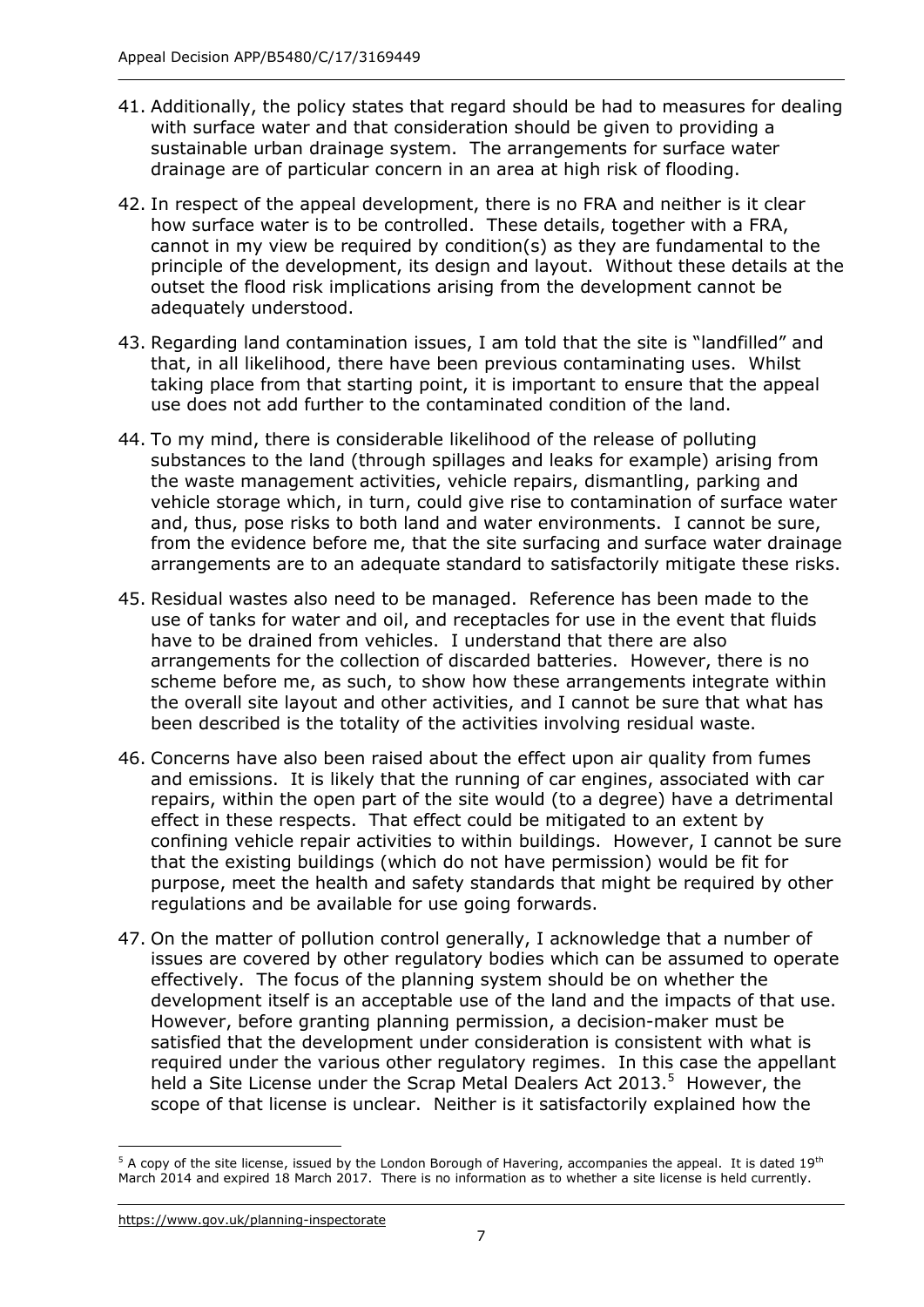use interfaces with other regulatory bodies and agencies. Therefore, I cannot be satisfied that the development can adequately provide for all necessary health, safety, and pollution control requirements.

 48. In respect of all the matters covered in the fourth main issue, it has not been adequately demonstrated that environmental risks to health and the natural environment are satisfactorily managed. I find on this issue, therefore, that the development fails to accord with policies DC48, DC52, DC53, DC61 [CS & DCPDPD] and W5 [JWDP].

## *Other matters*

- hierarchy. However, the infrastructure leading to Salamons Way is designed for high volume traffic, including heavy goods vehicles, to serve the London Riverside Business Improvement Area. There is no evidence that the use has had a detrimental effect upon the wider transport network. 49. It has been suggested that the use is prejudicial to the functioning of the road
- 50. Salamons Way itself is an unmade cul-de-sac, potholed, susceptible to flooding and with limited capacity for the movement of vehicles and on-street parking. Any significant increase in the amount of traffic using it (such as might arise from the visiting public viewing cars "for sale" for example) could result in upon intensity, which could be a matter of concern. However, the appellant says that car sales are "ad hoc" (not a primary part of the business) and that no more than one or two cars are available for sale at any one time. He also entering and leaving the site. There is no further detailed evidence (such as numbers/types of vehicular movements for example) from either party on the point. severe residual cumulative traffic impacts within Salamons Way, depending disputes that there has been a significant increase in the number of vehicles
- point.<br>51. On the balance of the evidence, therefore, I do not find that the use has policies DC32 [CS & DCPDPD] and W5(xiii) [JWDP]. In any event, this issue is not decisive as I have already found unacceptable harm in my assessments of the third and fourth main issues. demonstrably affected traffic conditions within Salamons Way or that it offends
- 52. I note that street lighting and a security camera are provided via the appeal site. Whilst these are valued facilities that contribute to the safety and amenity of Salamons Way, and may depend upon there being active economic use of the land, they are not part of (or reliant upon) the appeal development as such. This consideration carries little weight, therefore, and does not outweigh the identified harm.
- 53. I have taken into account that, before the appellant took occupation, the land had been used for storage. Amongst the appeal papers is a planning permission granted in 1973 to Jefferies Steel for the open storage of scrap metals and steel joists. I have no reason to doubt that the land could revert to storage use which, in itself, could give rise to undesirable environmental and visual effects. However, in these circumstances where planning control is to be exercised, the weight of the decision should fall in favour of the policies of the development plan which seek to protect human health and the natural environment, and seek to enhance the visual and general amenity of the area. This potential "fallback" position is a consideration to which I attach only limited